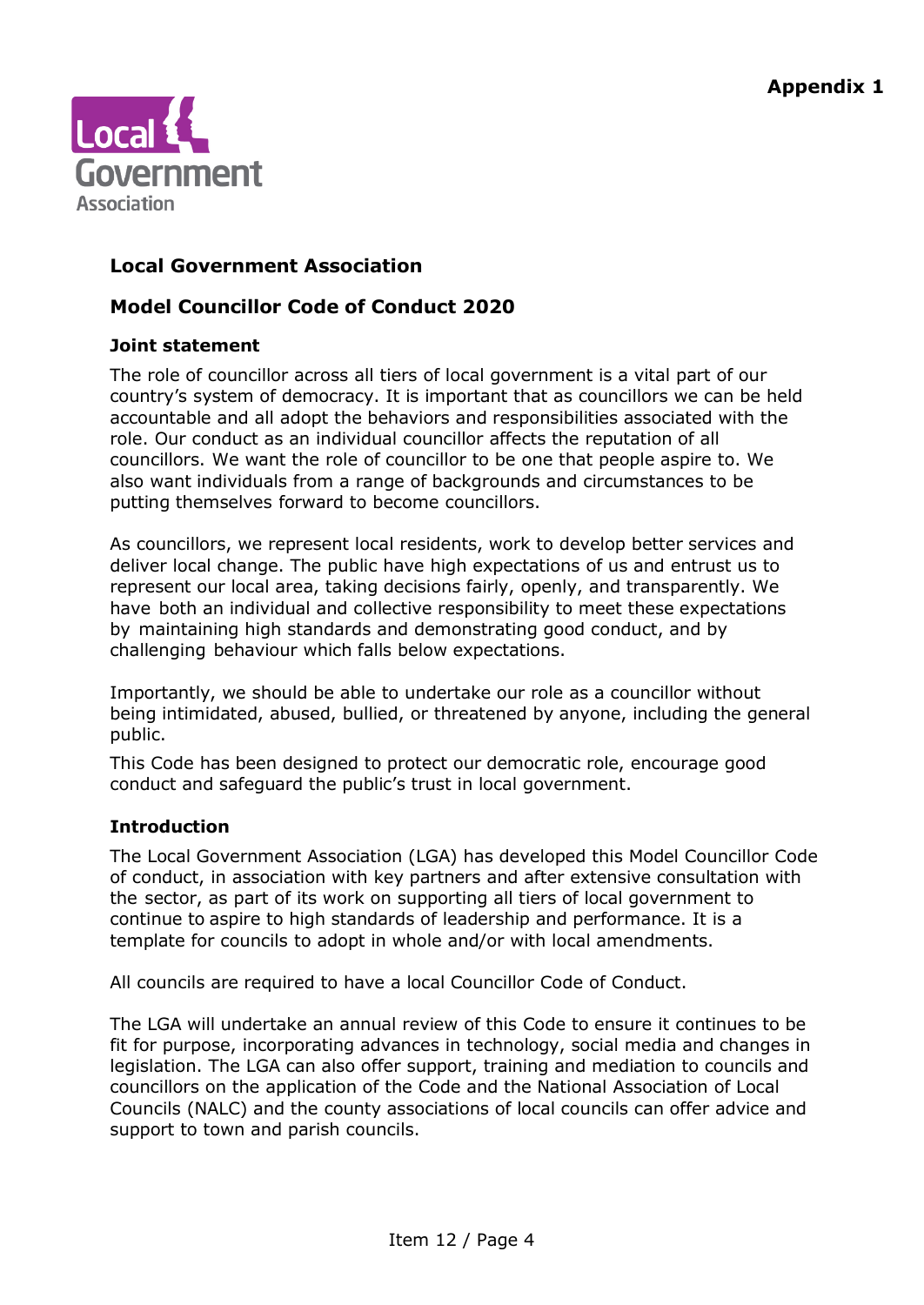# **Definitions**

For the purposes of this Code of Conduct, a "councillor" means a member or coopted member of a local authority or a directly elected mayor. A "co-opted member" is defined in the Localism Act 2011 Section 27(4) as "a person who is not a member of the authority but who

- (a) is a member of any committee or sub-committee of the authority, or;
- (b) is a member of, and represents the authority on, any joint committee or joint subcommittee of the authority; and who is entitled to vote on any question that falls to be decided at any meeting of that committee or sub-committee".

For the purposes of this Code of Conduct, "local authority" includes county councils, district councils, London borough councils, parish councils, town councils, fire and rescue authorities, police authorities, joint authorities, economic prosperity boards, combined authorities and National Park authorities.

# **Purpose of the Code of Conduct**

The purpose of this Code of Conduct is to assist you, as a councillor, in modelling the behaviour that is expected of you, to provide a personal check and balance, and to set out the type of conduct that could lead to action being taken against you. It is also to protect you, the public, fellow councillors, local authority officers and the reputation of local government. It sets out general principles of conduct expected of all councillors and your specific obligations in relation to standards of conduct. The LGA encourages the use of support, training and mediation prior to action being taken using the Code. The fundamental aim of the Code is to create and maintain public confidence in the role of councillor and local government.

## **General principles of councillor conduct**

Everyone in public office at all levels; all who serve the public or deliver public services, including ministers, civil servants, councillors and local authority officers; should uphold the Seven [Principles of Public Life,](https://www.gov.uk/government/publications/the-7-principles-of-public-life/the-7-principles-of-public-life--2) also known as the Nolan Principles.

Building on these principles, the following general principles have been developed specifically for the role of councillor.

In accordance with the public trust placed in me, on all occasions:

- I act with integrity and honesty.
- I act lawfully.
- I treat all persons fairly and with respect; and
- I lead by example and act in a way that secures public confidence in the role of councillor.

In undertaking my role:

I impartially exercise my responsibilities in the interests of the local community.

- I do not improperly seek to confer an advantage, or disadvantage, on any person.
- I avoid conflicts of interest.
- I exercise reasonable care and diligence; and
- I ensure that public resources are used prudently in accordance with my local authority's requirements and in the public interest.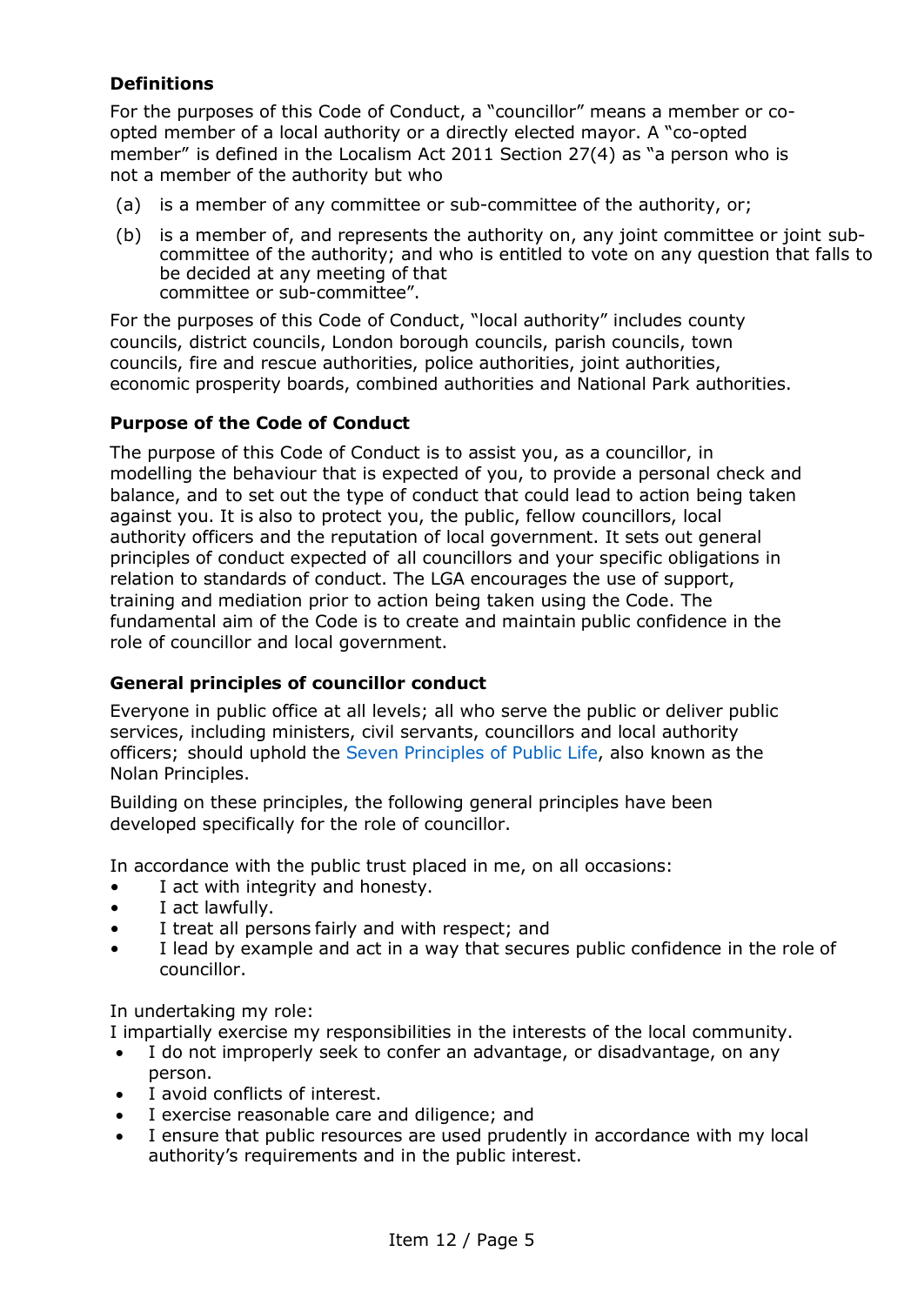# **Application of the Code of Conduct**

This Code of Conduct applies to you as soon as you sign your declaration of acceptance of the office of councillor or attend your first meeting as a co-opted member and continues to apply to you until you cease to be a councillor.

This Code of Conduct applies to you when you are acting in your capacity as a councillor which may include when:

- you misuse your position as a councillor.
- Your actions would give the impression to a reasonable member of the public with knowledge of all the facts that you are acting as a councillor.

The Code applies to all forms of communication and interaction, including:

- at face-to-face meetings.
- at online or telephone meetings.
- in written communication.
- in verbal communication.
- in non-verbal communication.
- in electronic and social media communication, posts, statements and comments.

You are also expected to uphold high standards of conduct and show leadership at all times when acting as a councillor.

Your Monitoring Officer has statutory responsibility for the implementation of the Code of Conduct, and you are encouraged to seek advice from your Monitoring Officer on any matters that may relate to the Code of Conduct. Town and parish councillors are encouraged to seek advice from their Clerk, who may refer matters to the Monitoring Officer.

# **Standards of councillor conduct**

This section sets out your obligations, which are the minimum standards of conduct required of you as a councillor. Should your conduct fall short of these standards, a complaint may be made against you, which may result in action being taken.

Guidance is included to help explain the reasons for the obligations and how they should be followed.

## **General Conduct**

**1. Respect**

**As a councillor:**

## **1.1 I treat other councillors and members of the public with respect.**

#### **1.2 I treat local authority employees, employees and representatives of partner organisations and those volunteering for the local authority with respect and respect the role they play.**

Respect means politeness and courtesy in behaviour, speech, and in the written word. Debate and having different views are all part of a healthy democracy. As a councillor, you can express, challenge, criticise and disagree with views, ideas, opinions and policies in a robust but civil manner. You should not, however, subject individuals, groups of people or organisations to personal attack.

In your contact with the public, you should treat them politely and courteously.

Rude and offensive behaviour lowers the public's expectations and confidence in councillors.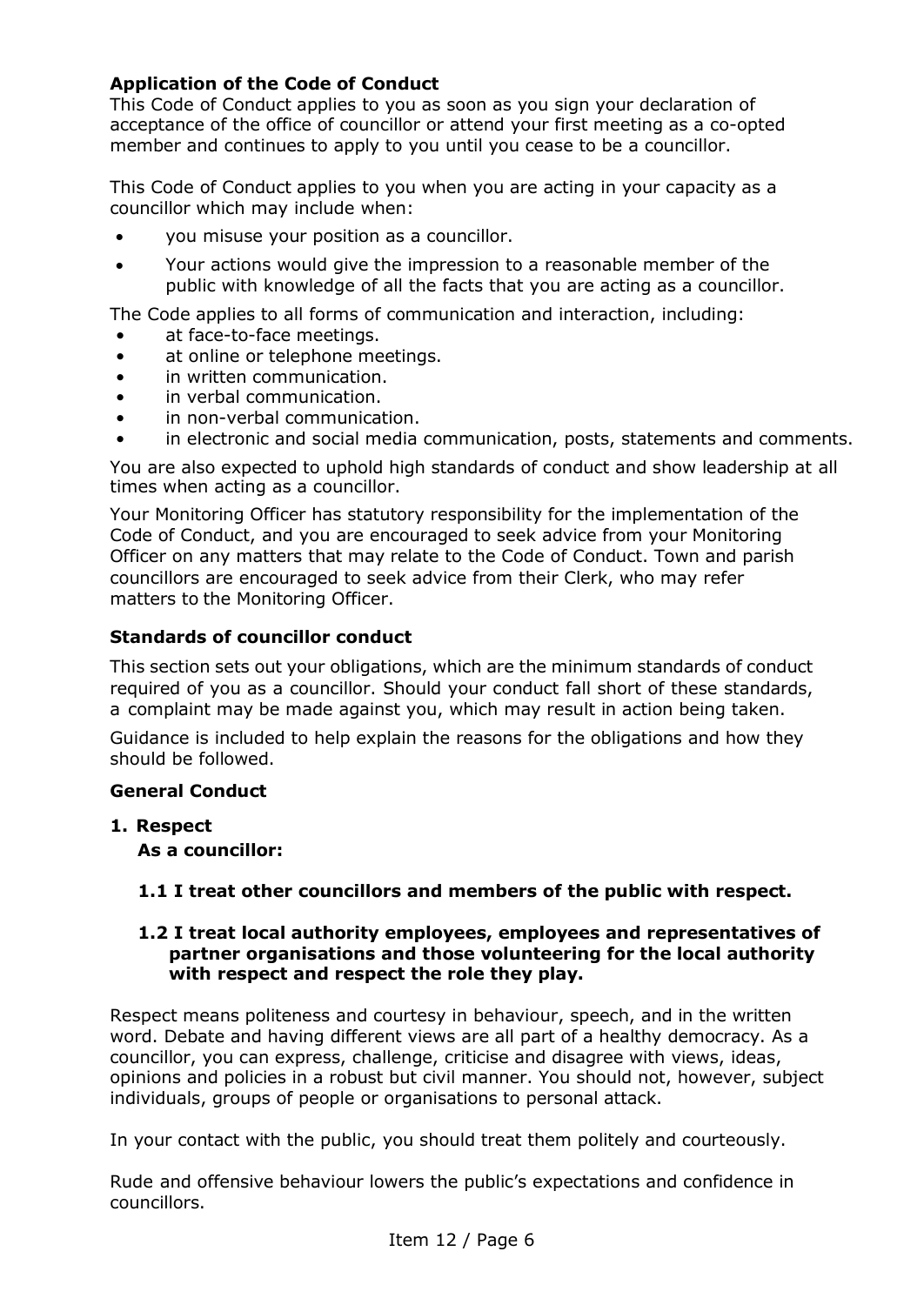In return, you have a right to expect respectful behaviour from the public. If members of the public are being abusive, intimidatory or threatening you are entitled to stop any conversation or interaction in person or online and report them to the local authority, the relevant social media provider or the police. This also applies to fellow councillors, where action could then be taken under the Councillor Code of Conduct, and local authority employees, where concerns should be raised in line with the local authority's councillor officer protocol.

# **2. Bullying, harassment and discrimination As a councillor:**

- **2.1 I do not bully any person.**
- **2.2 I do not harass any person.**

## **2.3 I promote equalities and do not discriminate unlawfully against any person.**

The Advisory, Conciliation and Arbitration Service (ACAS) characterises bullying as offensive, intimidating, malicious or insulting behaviour, an abuse or misuse of power through means that undermine, humiliate, denigrate or injure the recipient. Bullying might be a regular pattern of behaviour or a one-off incident, happen face-to-face on social media, in emails or phone calls, happen in the workplace or at work social events and may not always be obvious or noticed by others.

The Protection from Harassment Act 1997 defines harassment as conduct that causes alarm or distress or puts people in fear of violence and must involve such conduct on at least two occasions. It can include repeated attempts to impose unwanted communications and contact upon a person in a manner that could be expected to cause distress or fear in any reasonable person.

Unlawful discrimination is where someone is treated unfairly because of a protected characteristic. Protected characteristics are specific aspects of a person's identity defined by the Equality Act 2010. They are age, disability, gender reassignment, marriage and civil partnership, pregnancy and maternity, race, religion or belief, sex and sexual orientation.

The Equality Act 2010 places specific duties on local authorities. Councillors have a central role to play in ensuring that equality issues are integral to the local authority's performance and strategic aims, and that there is a strong vision and public commitment to equality across public services.

# **3. Impartiality of officers of the council**

## **As a councillor:**

#### **3.1 I do not compromise, or attempt to compromise, the impartiality of anyone who works for, or on behalf of, the local authority.**

Officers work for the local authority as a whole and must be politically neutral (unless they are political assistants). They should not be coerced or persuaded to act in a way that would undermine their neutrality. You can question officers in order to understand, for example, their reasons for proposing to act in a particular way, or the content of a report that they have written. However, you must not try and force them to act differently, change their advice, or alter the content of that report, if doing so would prejudice their professional integrity.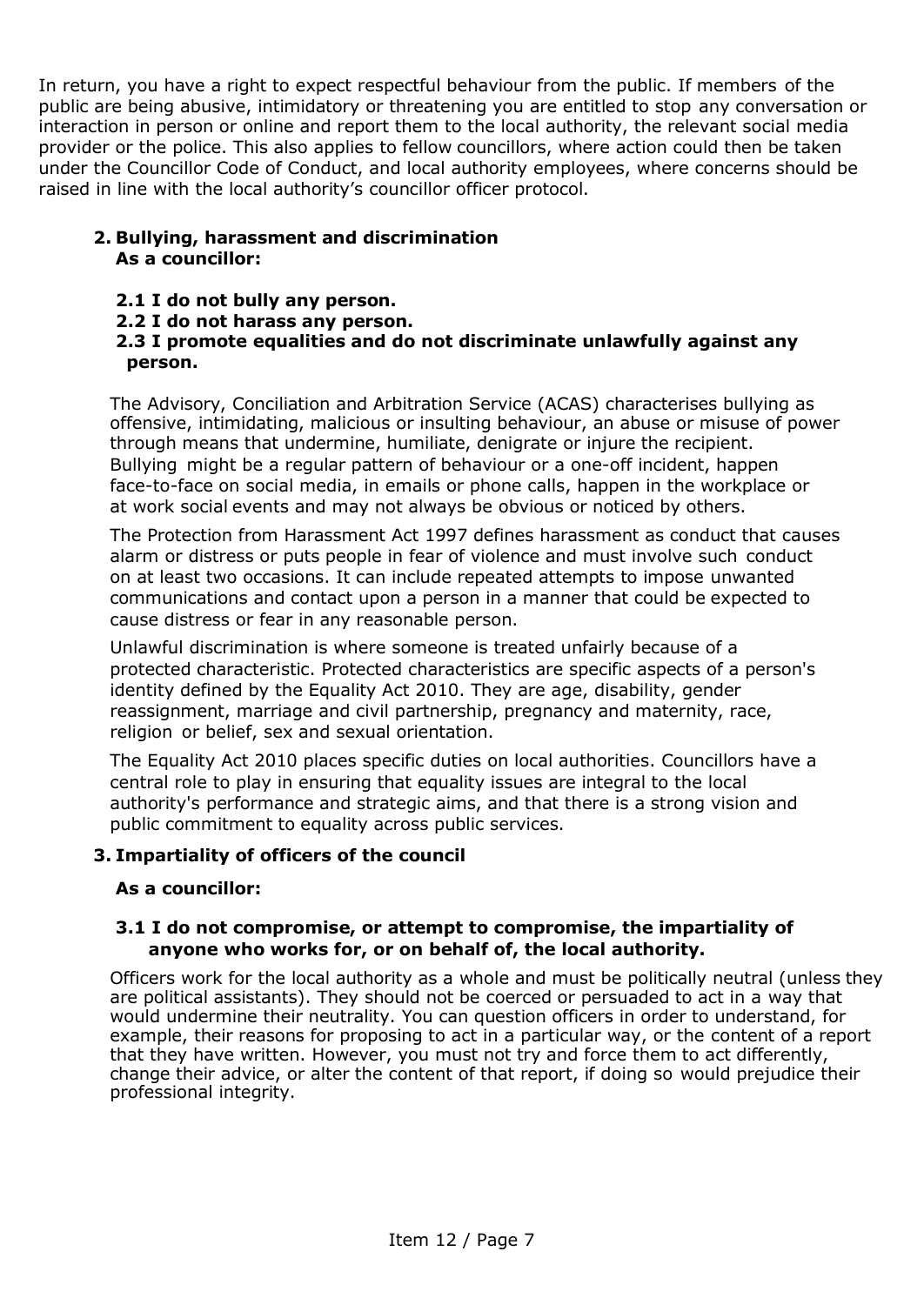# **4. Confidentiality and access to information**

**As a councillor:**

- **4.1 I do not disclose information:**
- **a. given to me in confidence by anyone acquired by me which I believe, or ought reasonably to be aware, is of a confidential nature, unless**
	- **i. I have received the consent of a person authorised to give it;**
	- **ii. I am required by law to do so;**
	- **iii. the disclosure is made to a third party for the purpose of obtaining professional legal advice provided that the third party agrees not to disclose the information to any other person; or**
	- **iv. the disclosure is:**
		- **1. reasonable and in the public interest; and**
		- **2. made in good faith and in compliance with the reasonable requirements of the local authority; and**
		- **3. have consulted the Monitoring Officer prior to its release.**
	- **4.2 I do not improperly use knowledge gained solely as a result of my role as a councillor for the advancement of myself, my friends, my family members, my employer or my business interests.**

## **4.3 I do not prevent anyone from getting information that they are entitled to by law.**

Local authorities must work openly and transparently, and their proceedings and printed materials are open to the public, except in certain legally defined circumstances. You should work on this basis, but there will be times when it is required by law that discussions, documents and other information relating to or held by the local authority must be treated in a confidential manner. Examples include personal data relating to individuals or information relating to ongoing negotiations.

# **5. Disrepute**

# **As a councillor:**

# **5.1 I do not bring my role or local authority into disrepute.**

As a Councillor, you are trusted to make decisions on behalf of your community and your actions and behaviour are subject to greater scrutiny than that of ordinary members of the public. You should be aware that your actions might have an adverse impact on you, other councillors and/or your local authority and may lower the public's confidence in your or your local authority's ability to discharge your/its functions. For example, behaviour that is considered dishonest and/or deceitful can bring your local authority into disrepute.

You are able to hold the local authority and fellow councillors to account and are able to constructively challenge and express concern about decisions and processes undertaken by the council whilst continuing to adhere to other aspects of this Code of Conduct.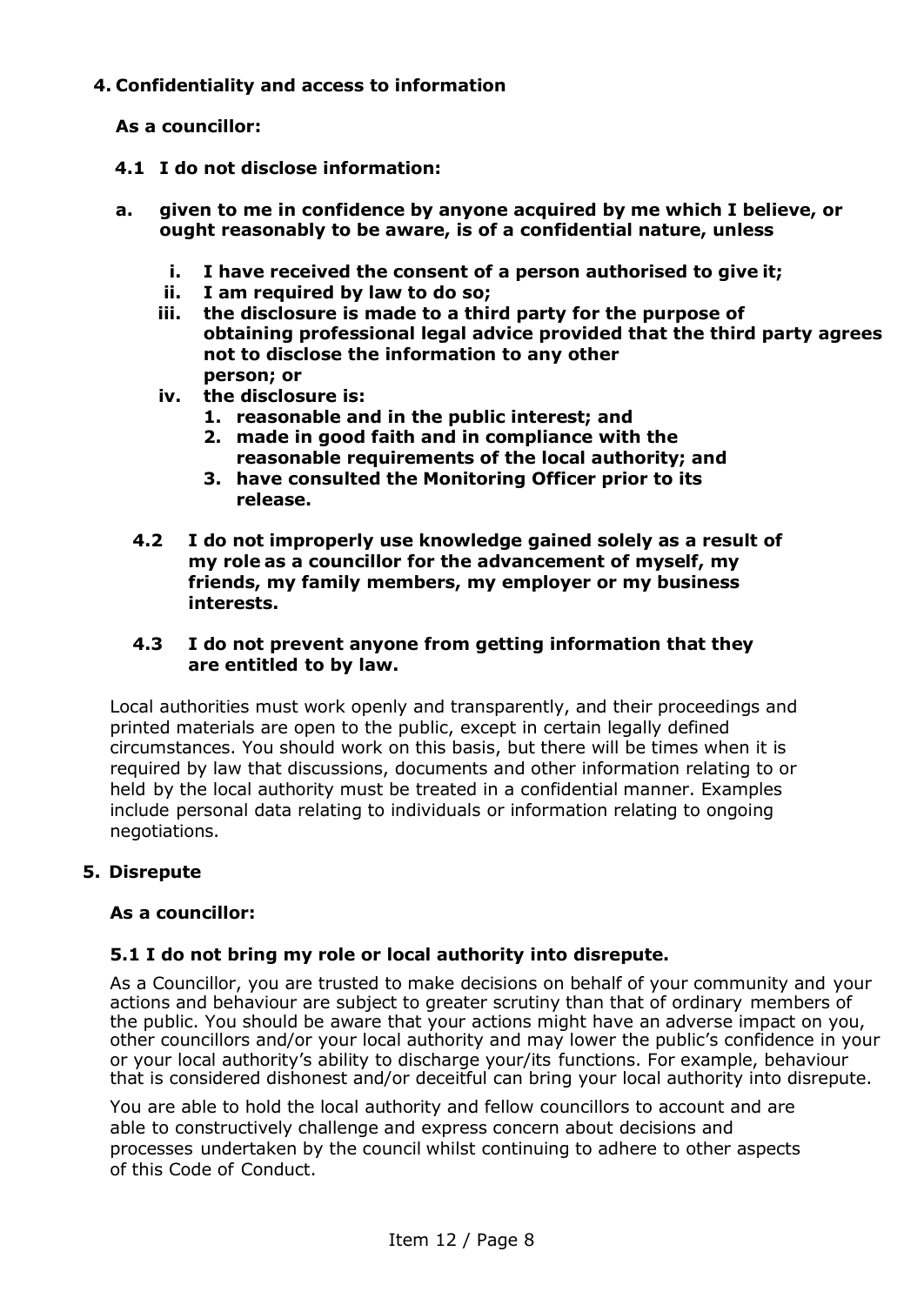## **6. Use of position**

# **As a councillor:**

#### **6.1 I do not use, or attempt to use, my position improperly to the advantage or disadvantage of myself or anyone else.**

Your position as a member of the local authority provides you with certain opportunities, responsibilities, and privileges, and you make choices all the time that will impact others. However, you should not take advantage of these opportunities to further your own or others' private interests or to disadvantage anyone unfairly.

## **7. Use of local authority resources and facilities**

#### **As a councillor:**

- **7.1. I do not misuse council resources.**
- **7.2. I will, when using the resources of the local authority or authorizing their use by others:**
	- **a. act in accordance with the local authority's requirements; and**
	- **b. ensure that such resources are not used for political purposes unless that use could reasonably be regarded as likely to facilitate, or be conducive to, the discharge of the functions of the local authority or of the office to which I have been elected or appointed.**

You may be provided with resources and facilities by the local authority to assist you in carrying out your duties as a councillor.

Examples include:

- office support.
- stationery.
- equipment such as phones, and computers.
- transport.
- access and use of local authority buildings and rooms.

These are given to you to help you carry out your role as a councillor more effectively and are not to be used for business or personal gain. They should be used in accordance with the purpose for which they have been provided and the local authority's own policies regarding their use.

#### **8. Complying with the Code of Conduct As a Councillor:**

- **8.1 I undertake Code of Conduct training provided by my local authority.**
- **8.2 I cooperate with any Code of Conduct investigation and/or determination.**
- **8.3 I do not intimidate or attempt to intimidate any person who is likely to be involved with the administration of any investigation or proceedings.**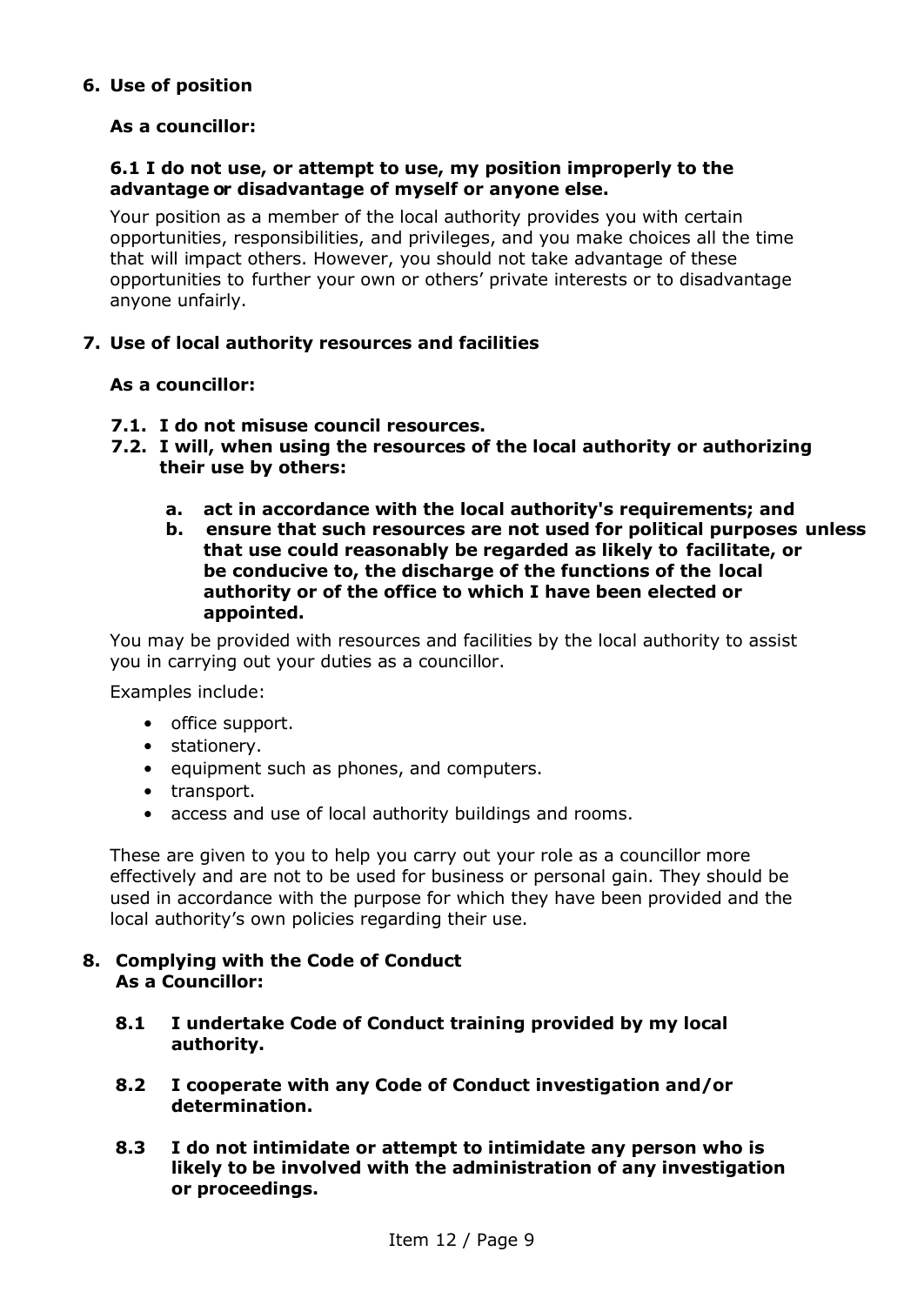## **8.4 I comply with any sanction imposed on me following a finding that I have breached the Code of Conduct.**

It is extremely important for you as a councillor to demonstrate high standards, for you to have your actions open to scrutiny and for you not to undermine public trust in the local authority or its governance. If you do not understand or are concerned about the local authority's processes in handling a complaint you should raise this with your Monitoring Officer.

# **Protecting your reputation and the reputation of the local authority.**

# 9. **Interests**

# **As a councillor:**

## **9.1 I register and disclose my interests.**

Section 29 of the Localism Act 2011 requires the Monitoring Officer to establish and maintain a register of interests of members of the authority.

You need to register your interests so that the public, local authority employees and fellow councillors know which of your interests might give rise to a conflict of interest. The register is a public document that can be consulted when (or before) an issue arises. The register also protects you by allowing you to demonstrate openness and a willingness to be held accountable. You are personally responsible for deciding whether or not you should disclose an interest in a meeting, but it can be helpful for you to know early on if others think that a potential conflict might arise. It is also important that the public know about any interest that might have to be disclosed by you or other councillors when making or taking part in decisions, so that decision making is seen by the public as open and honest. This helps to ensure that public confidence in the integrity of local governance is maintained. You should note that failure to register or disclose a disclosable pecuniary interest as set out in **Table 1**, is a criminal offence under the Localism Act 2011.

**Appendix B sets** out the detailed provisions on registering and disclosing interests. If in doubt, you should always seek advice from your Monitoring Officer.

## 10. **Gifts and hospitality**

## **As a councillor:**

- **10.1 I do not accept gifts or hospitality, irrespective of estimated value, which could give rise to real or substantive personal gain or a reasonable suspicion of influence on my part to show favour from persons seeking to acquire, develop or do business with the local authority or from persons who may apply to the local authority for any permission, licence or other significant advantage.**
- **10.2 I register with the Monitoring Officer any gift or hospitality with an estimated value of at least £50 within 28 days of its receipt.**

#### **10.3 I register with the Monitoring Officer any significant gift or hospitality that I have been offered but have refused to accept.**

In order to protect your position and the reputation of the local authority, you should exercise caution in accepting any gifts or hospitality which are (or which you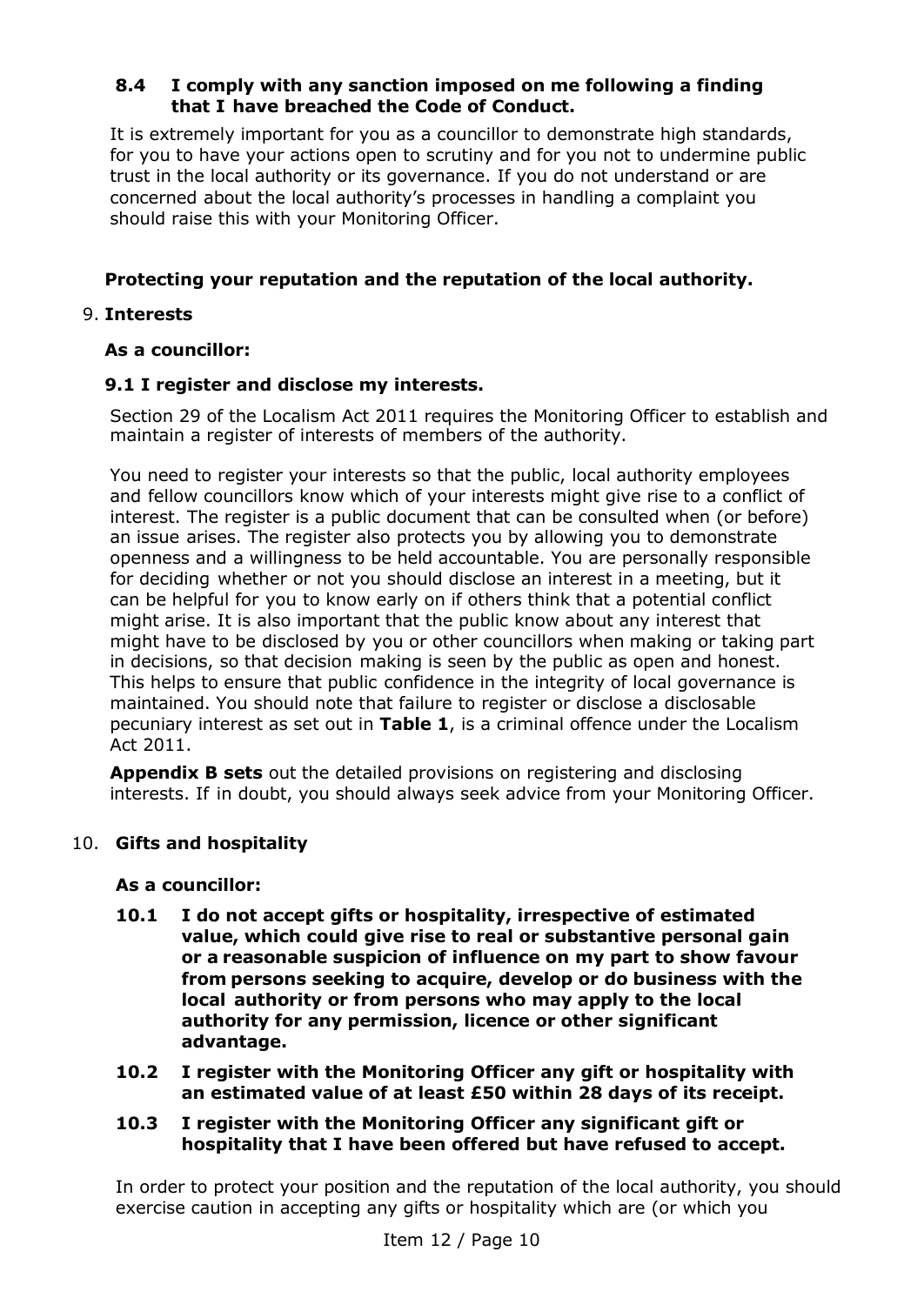reasonably believe to be) offered to you because you are a councillor. The presumption should always be not to accept significant gifts or hospitality. However, there may be times when such a refusal may be difficult if it is seen as rudeness in which case you could accept it but must ensure it is publicly registered. However, you do not need to register gifts and hospitality which are not related to your role as a councillor, such as Christmas gifts from your friends and family. It is also important to note that it is appropriate to accept normal expenses and hospitality associated with your duties as a councillor. If you are unsure, do contact your Monitoring Officer for guidance.

# **Appendices**

# **Appendix A -The Seven Principles of Public Life**

The principles are:

#### **Selflessness**

Holders of public office should act solely in terms of the public interest.

## **Integrity**

Holders of public office must avoid placing themselves under any obligation to people or organisations that might try inappropriately to influence them in their work. They should not act or take decisions in order to gain financial or other material benefits for themselves, their family, or their friends. They must disclose and resolve any interests and relationships.

## **Objectivity**

Holders of public office must act and take decisions impartially, fairly and on merit, using the best evidence and without discrimination or bias.

## **Accountability**

Holders of public office are accountable to the public for their decisions and actions and must submit themselves to the scrutiny necessary to ensure this.

#### **Openness**

Holders of public office should act and take decisions in an open and transparent manner. Information should not be withheld from the public unless there are clear and lawful reasons for so doing.

## **Honesty**

Holders of public office should be truthful.

#### **Leadership**

Holders of public office should exhibit these principles in their own behaviour. They should actively promote and robustly support the principles and be willing to challenge poor behaviour wherever it occurs.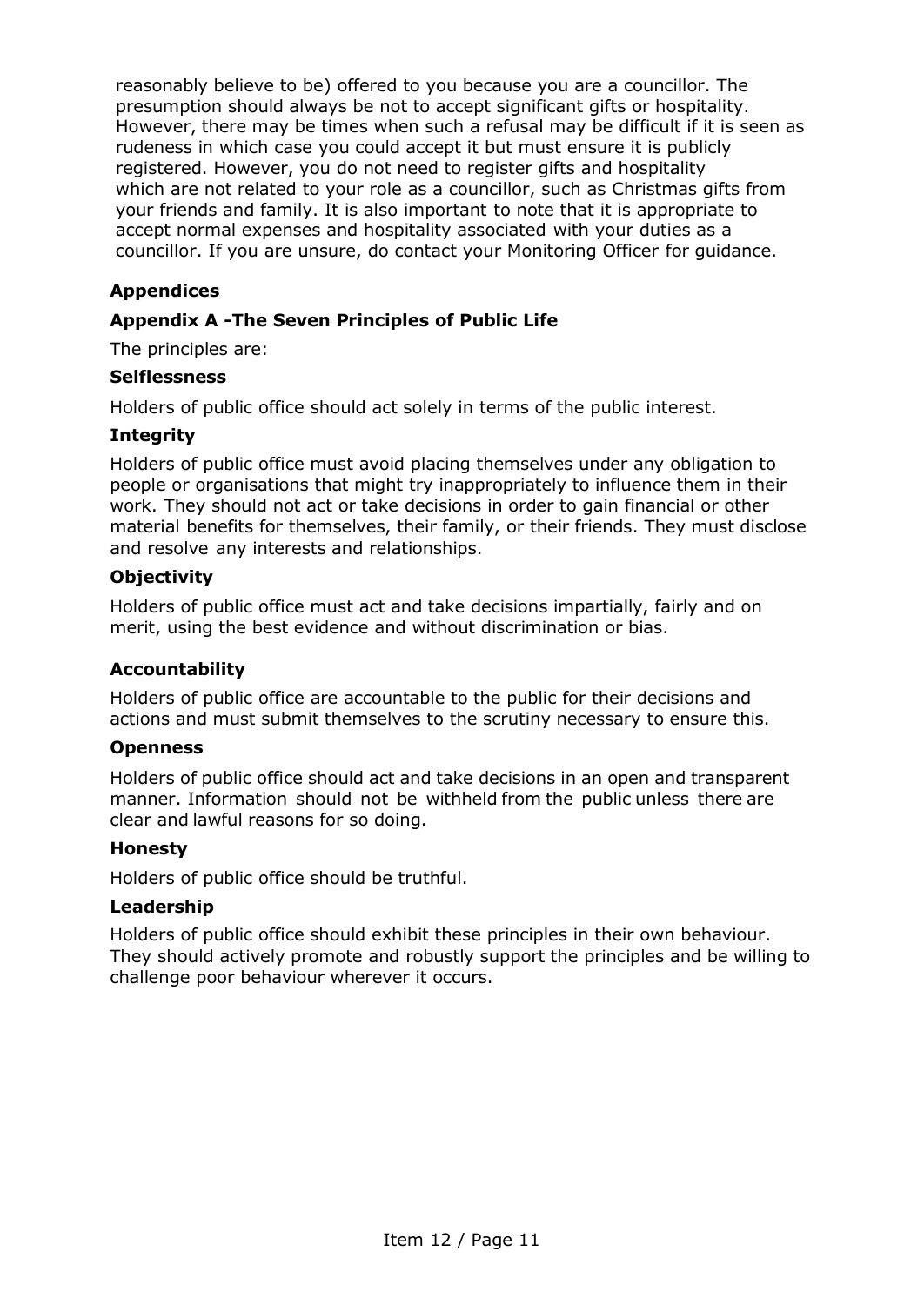# **Appendix B Registering interests**

Within 28 days of becoming a member or your re-election or re-appointment to office you must register with the Monitoring Officer the interests which fall within the categories set out in **Table 1** (**Disclosable Pecuniary Interests**) which are as described in "The Relevant Authorities (Disclosable Pecuniary Interests) Regulations 2012". You should also register details of your other personal interests which fall within the categories set out in **Table 2** (**Other Registerable Interests**).

"**Disclosable Pecuniary Interest"** means an interest of yourself, or of your partner if you are aware of your partner's interest, within the descriptions set out in Table 1 below.

**"Partner"** means a spouse or civil partner, or a person with whom you are living as husband or wife, or a person with whom you are living as if you are civil partners.

- 1. You must ensure that your register of interests is kept up-to-date and within 28 days of becoming aware of any new interest, or of any change to a registered interest, notify the Monitoring Officer.
- 2. A 'sensitive interest' is as an interest which, if disclosed, could lead to the councillor, or a person connected with the councillor, being subject to violence or intimidation.
- 3. Where you have a 'sensitive interest' you must notify the Monitoring Officer with the reasons why you believe it is a sensitive interest. If the Monitoring Officer agrees they will withhold the interest from the public register.

## **Non participation in case of disclosable pecuniary interest**

- 4. Where a matter arises at a meeting which directly relates to one of your Disclosable Pecuniary Interests as set out in **Table 1**, you must disclose the interest, not participate in any discussion or vote on the matter and must not remain in the room unless you have been granted a dispensation. If it is a 'sensitive interest', you do not have to disclose the nature of the interest, just that you have an interest. Dispensation may be granted in limited circumstances, to enable you to participate and vote on a matter in which you have a disclosable pecuniary interest.
- 5. Where you have a disclosable pecuniary interest on a matter to be considered or is being considered by you as a Cabinet member in exercise of your executive function, you must notify the Monitoring Officer of the interest and must not take any steps or further steps in the matter apart from arranging for someone else to deal with it.

## **Disclosure of Other Registerable Interests**

6. Where a matter arises at a meeting which *directly relates* to the financial interest or wellbeing of one of your Other Registerable Interests (as set out in **Table 2**), you must disclose the interest. You may speak on the matter only if members of the public are also allowed to speak at the meeting but otherwise must not take part in any discussion or vote on the matter and must not remain in the room unless you have been granted a dispensation. If it is a 'sensitive interest', you do not have to disclose the nature of the interest.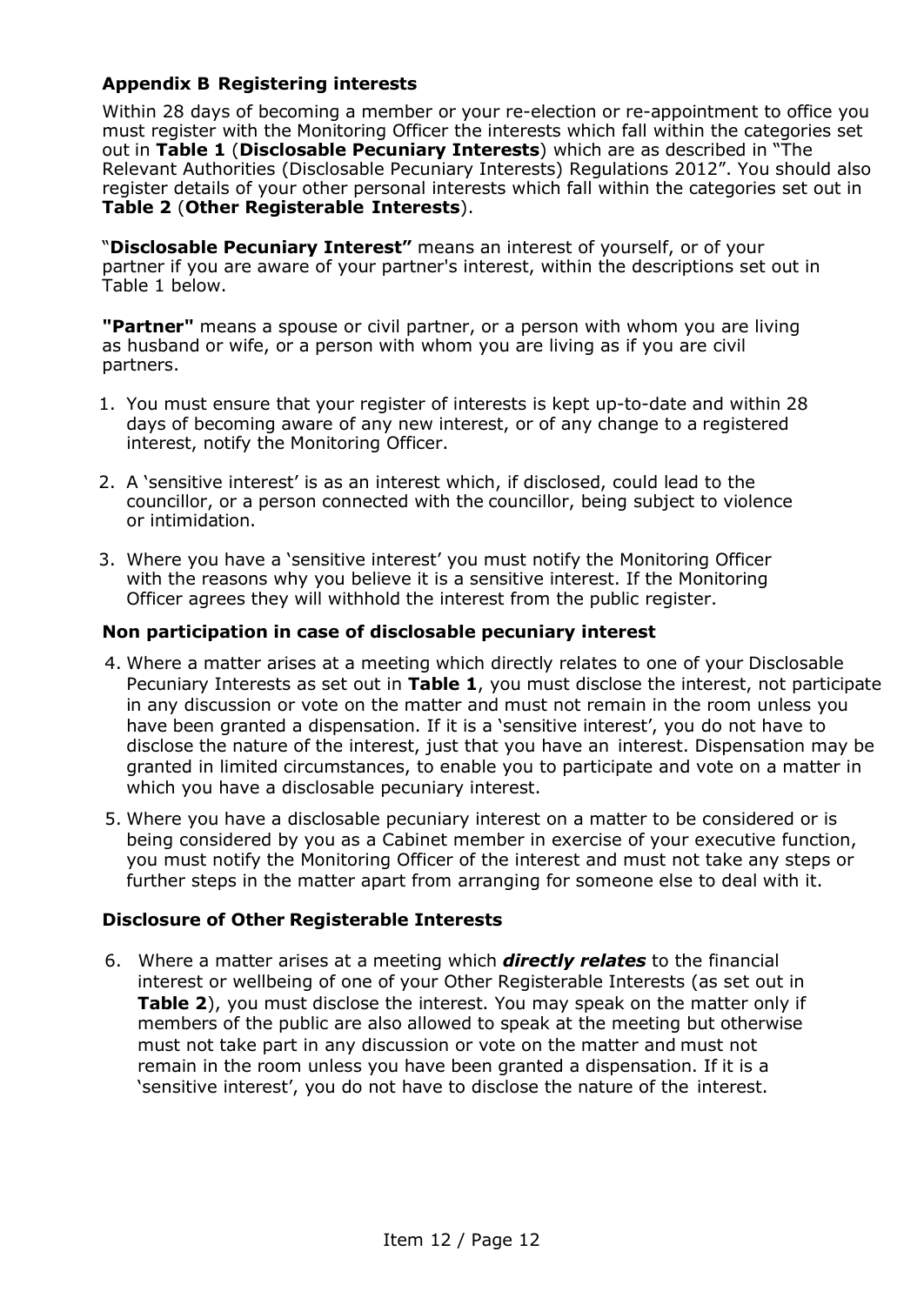## **Disclosure of Non-Registerable Interests**

- 7. Where a matter arises at a meeting which *directly relates* to your financial interest or well-being (and is not a Disclosable Pecuniary Interest set out in Table 1) or a financial interest or well-being of a relative or close associate, you must disclose the interest. You may speak on the matter only if members of the public are also allowed to speak at the meeting. Otherwise, you must not take part in any discussion or vote on the matter and must not remain in the room unless you have been granted a dispensation. If it is a 'sensitive interest', you do not have to disclose the nature of the interest.
- 8. Where a matter arises at a meeting which *affects:*
	- a. your own financial interest or well-being;
	- b. a financial interest or well-being of a relative or close associate; or
	- c. a financial interest or wellbeing of a body included under Other Registrable Interests as set out in **Table 2** you must disclose the interest. In order to determine whether you can remain in the meeting after disclosing your interest the following test should be applied.
- 9. Where a matter (referred to in paragraph 8 above*) affects* the financial interest or well-being:
	- a. to a greater extent than it affects the financial interests of the majority of inhabitants of the ward affected by the decision and;
	- b. a reasonable member of the public knowing all the facts would believe that it would affect your view of the wider public interest.

You may speak on the matter only if members of the public are also allowed to speak at the meeting. Otherwise you must not take part in any discussion or vote on the matter and must not remain in the room unless you have been granted a dispensation.

If it is a 'sensitive interest', you do not have to disclose the nature of the interest.

10. Where you have an Other Registerable Interest or Non-Registerable Interest on a matter to be considered or is being considered by you as a Cabinet member in exercise of your executive function, you must notify the Monitoring Officer of the interest and must not take any steps or further steps in the matter apart from arranging for someone else to deal with it.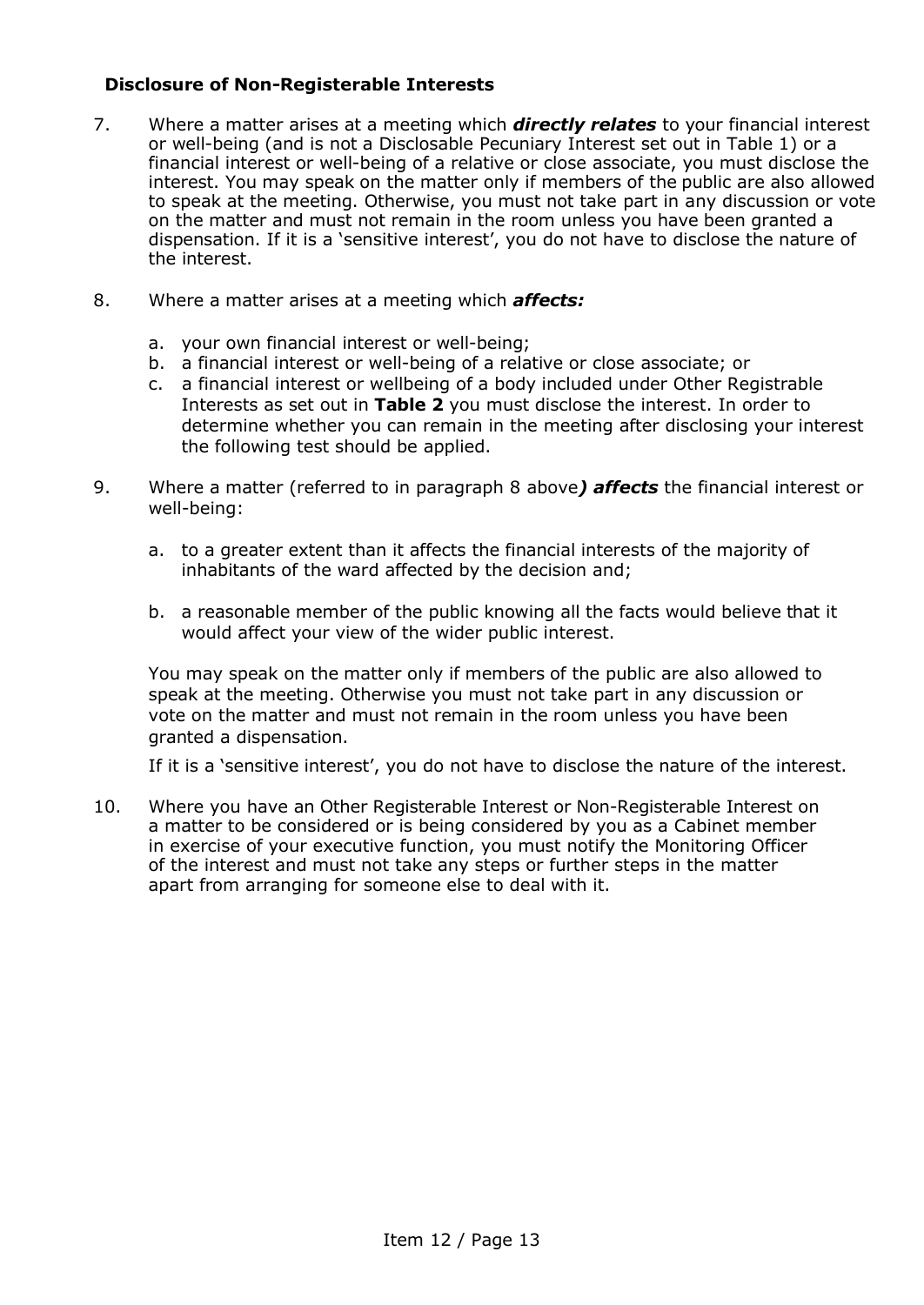# **Table 1: Disclosable Pecuniary Interests**

This table sets out the explanation of Disclosable Pecuniary Interests as set out in the Relevant Authorities [\(Disclosable Pecuniary Interests\) Regulations](https://www.legislation.gov.uk/uksi/2012/1464/made) [2012.](https://www.legislation.gov.uk/uksi/2012/1464/made) 

| <b>Subject</b>                                       | <b>Description</b>                                                                                                                                                                                                                                                                                                                                                                                                                                                                                                                                        |
|------------------------------------------------------|-----------------------------------------------------------------------------------------------------------------------------------------------------------------------------------------------------------------------------------------------------------------------------------------------------------------------------------------------------------------------------------------------------------------------------------------------------------------------------------------------------------------------------------------------------------|
| Employment, office, trade,<br>profession or vocation | Any employment, office, trade,<br>profession or vocation carried on<br>for profit or gain.                                                                                                                                                                                                                                                                                                                                                                                                                                                                |
| Sponsorship                                          | Any payment or provision of any<br>other financial benefit (other than<br>from the council) made to the<br>councillor during the previous 12-<br>month period for expenses<br>incurred by him/her in carrying out<br>his/her duties as a councillor, or<br>towards his/her election expenses.<br>This includes any payment or<br>financial benefit from a trade union<br>within the meaning of the Trade<br>Union and Labour Relations<br>(Consolidation) Act 1992.                                                                                       |
| <b>Contracts</b>                                     | Any contract made between the<br>councillor or his/her spouse or civil<br>partner or the person with whom<br>the councillor is living as if they<br>were spouses/civil partners (or a<br>firm in which such person is a<br>partner, or an incorporated body of<br>which such person is a director* or<br>a body that such person has a<br>beneficial interest in the securities of*)<br>and the council $-$<br>(a) under which goods or<br>services are to be provided or<br>works are to be executed; and<br>(b) which has not been fully<br>discharged. |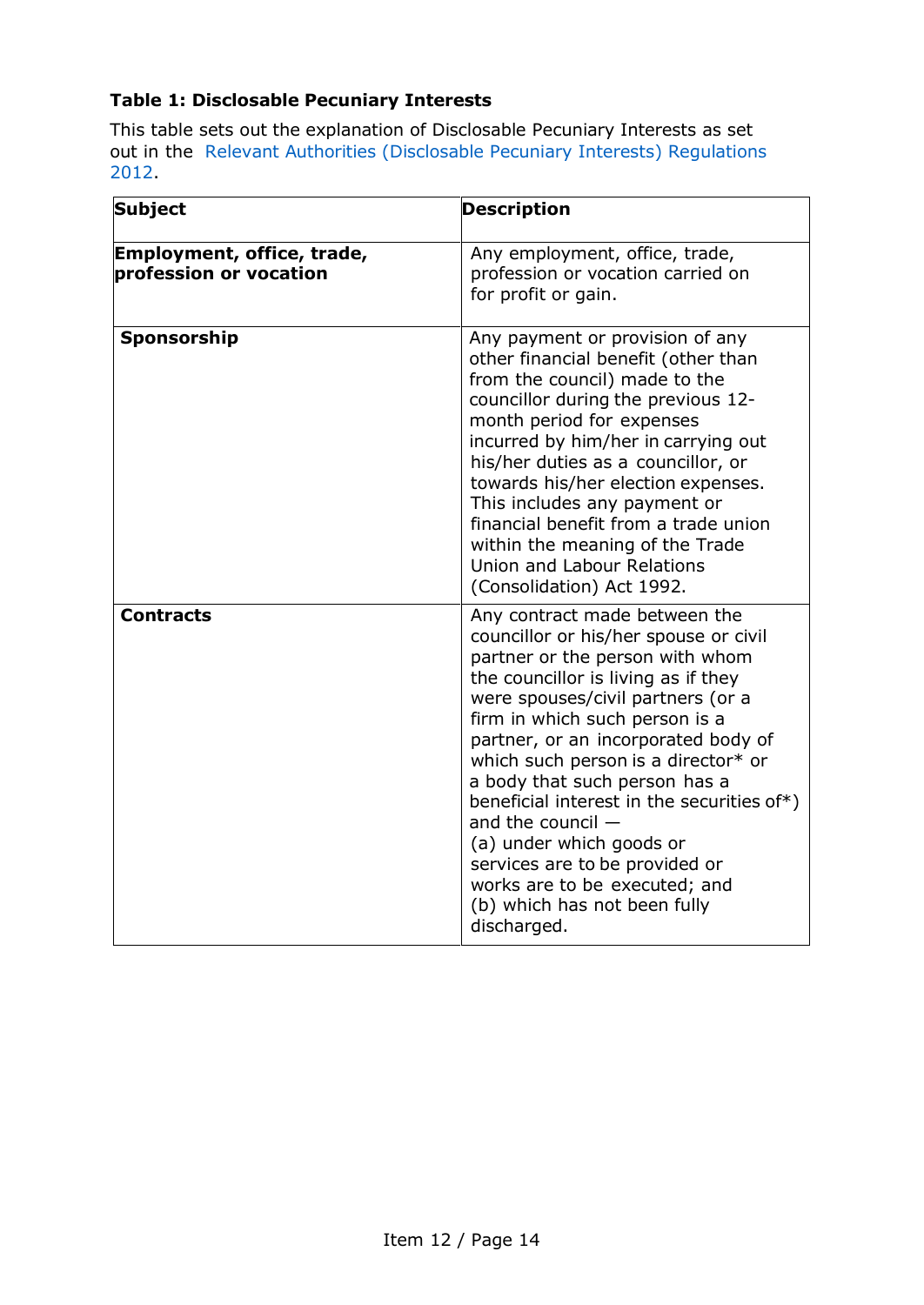| <b>Land and Property</b>   | Any beneficial interest in land<br>which is within the area of the<br>council. 'Land' excludes an<br>easement, servitude,<br>interest or right in or over land<br>which does not give the councillor<br>or his/her spouse or civil partner<br>or the person with whom the<br>councillor is living as if they were<br>spouses/ civil partners (alone or<br>jointly with another) a right to<br>occupy or to receive income.                                                                                                                                                                                                                                                                                                                   |
|----------------------------|----------------------------------------------------------------------------------------------------------------------------------------------------------------------------------------------------------------------------------------------------------------------------------------------------------------------------------------------------------------------------------------------------------------------------------------------------------------------------------------------------------------------------------------------------------------------------------------------------------------------------------------------------------------------------------------------------------------------------------------------|
| <b>Licenses</b>            | Any licence (alone or jointly with others)<br>to occupy land in the area of the council<br>for a month or longer                                                                                                                                                                                                                                                                                                                                                                                                                                                                                                                                                                                                                             |
| <b>Corporate tenancies</b> | Any tenancy where (to the<br>councillor's knowledge)-<br>(a) the landlord is the council; and<br>(b) the tenant is a body that the<br>councillor, or his/her spouse or civil<br>partner or the person with whom the<br>councillor is living as if they were<br>spouses/ civil partners is a partner of<br>or a director* of or has a beneficial<br>interest in the securities* of.                                                                                                                                                                                                                                                                                                                                                           |
| <b>Securities</b>          | Any beneficial interest in securities*<br>of a body where-<br>(a) that body (to the councillor's<br>knowledge) has a place of business or<br>land in the area of the council; and<br>$(b)$ either-<br>(i) the total nominal value of the<br>securities* exceeds £25,000 or<br>one hundredth of the total<br>issued share capital of that<br>body; or<br>(ii) if the share capital of that body is of<br>more than one class, the total<br>nominal value of the shares of any<br>one class in which the councillor, or<br>his/ her spouse or civil partner or the<br>person with whom the councillor is<br>living as if they were spouses/civil<br>partners have a beneficial interest<br>exceeds one hundredth of the total<br>issued share. |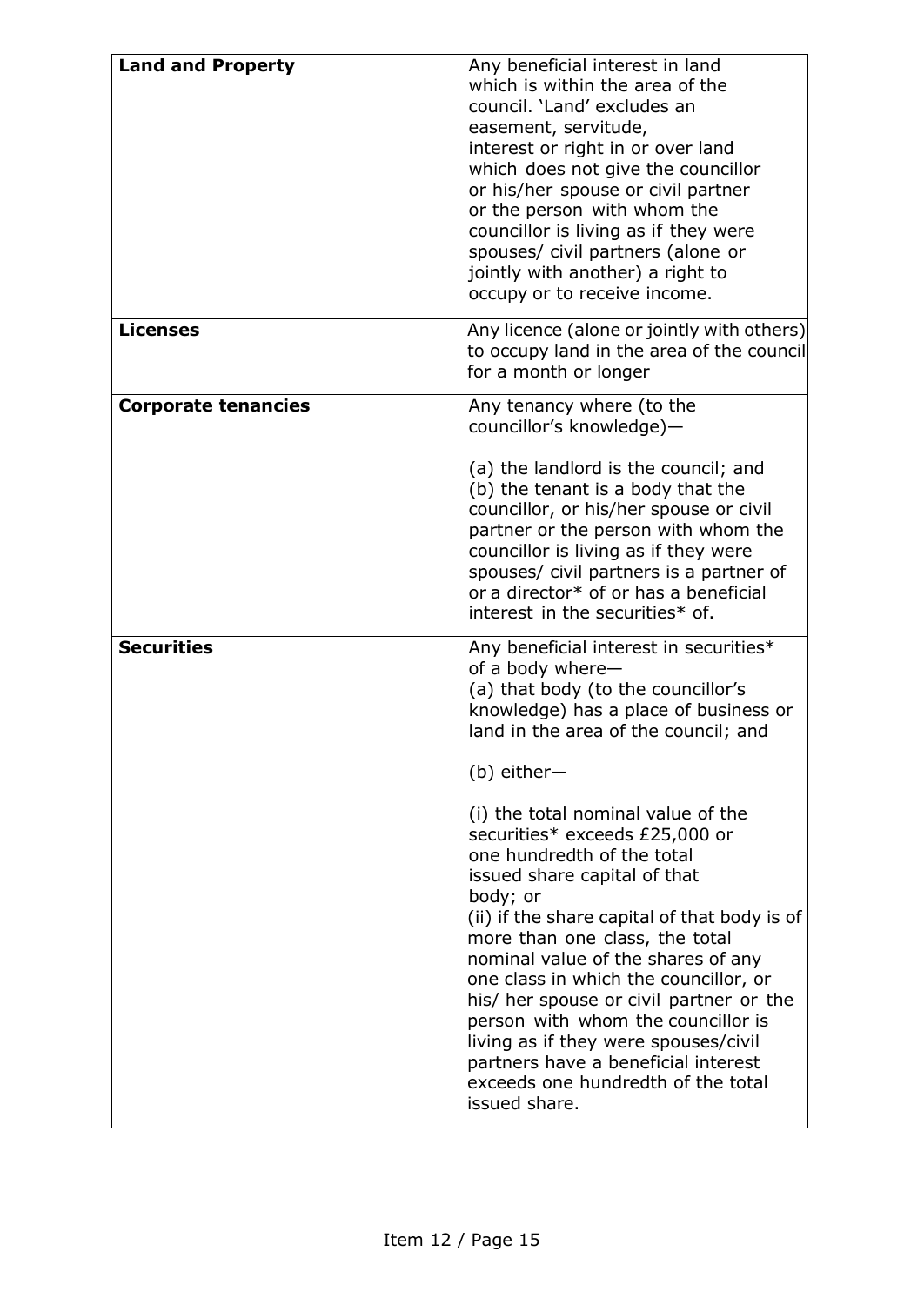\* 'director' includes a member of the committee of management of an industrial and provident society.

\* 'securities' means shares, debentures, debenture stock, loan stock, bonds, units of a collective investment scheme within the meaning of the Financial Services and Markets Act 2000 and other securities of any description, other than money deposited with a building society.

# **Table 2: Other Registrable Interests**

You must register as an Other Registerable Interest:

- a) any unpaid directorships;
- b) any body of which you are a member or are in a position of general control or management and to which you are nominated or appointed by your authority;
- c) any body.
- i. exercising functions of a public nature;
- ii. directed to charitable purposes or;
- iii. one of whose principal purposes includes the influence of public opinion or policy (including any political party or trade union) of which you are a member or in a position of general control or management.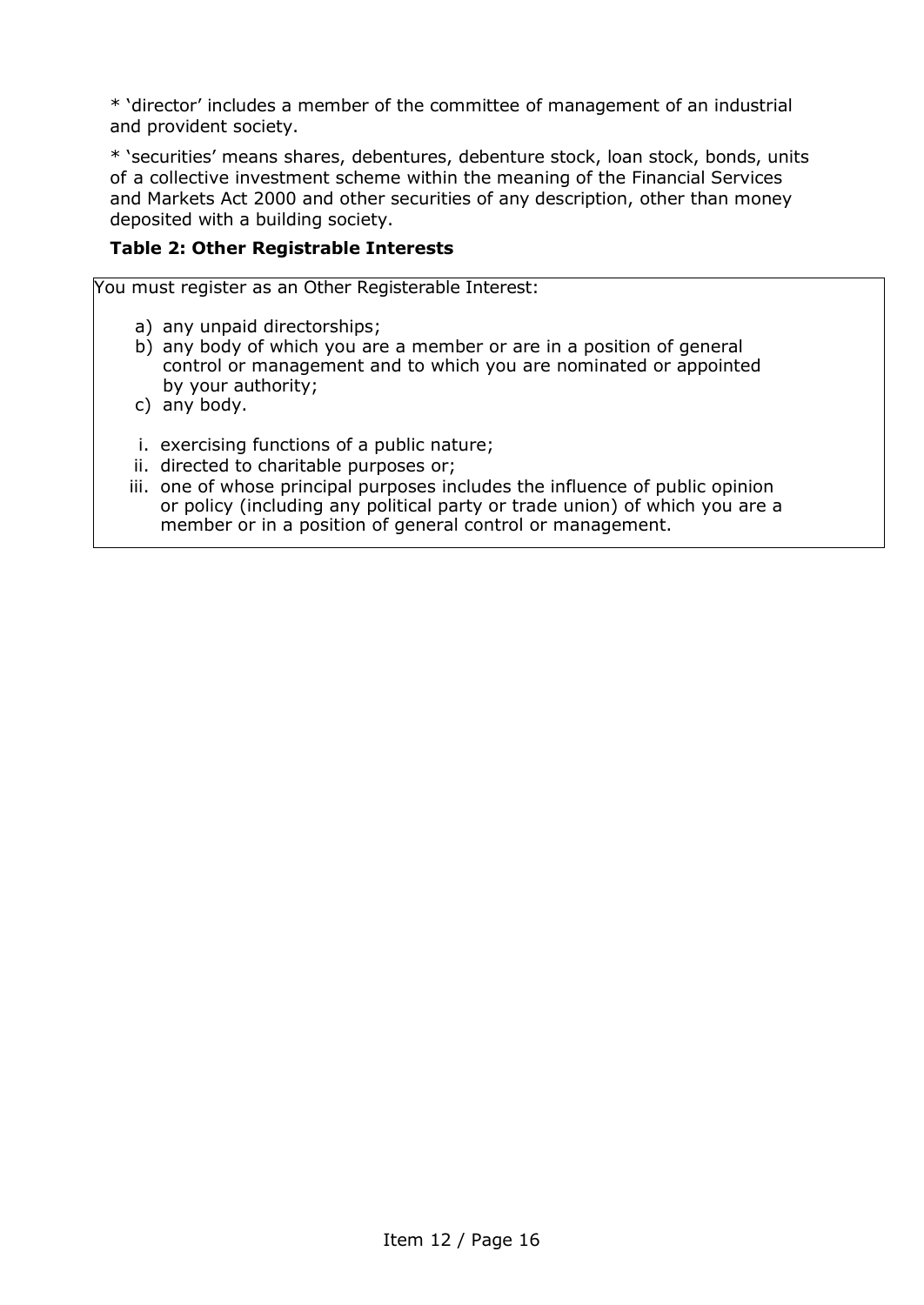# **Appendix C – the Committee on Standards in Public Life**

The LGA has undertaken this review whilst the Government continues to consider the recommendations made by the Committee on Standards in Public Life in their report on [Local Government Ethical Standards.](https://www.gov.uk/government/publications/local-government-ethical-standards-report) If the Government chooses to implement any of the recommendations, this could require a change to this Code.

The recommendations cover:

- Recommendations for changes to the Localism Act 2011 to clarify in law when the Code of Conduct applies
- The introduction of sanctions.
- An appeals process through the Local Government Ombudsman.
- Changes to the Relevant Authorities (Disclosable Pecuniary Interests) Regulations 2012.
- Updates to the Local Government Transparency Code.
- Changes to the role and responsibilities of the Independent Person.
- That the criminal offences in the Localism Act 2011 relating to Disclosable Pecuniary Interests should be abolished.

The Local Government Ethical Standards report also includes Best Practice recommendations. These are:

**Best practice 1**: Local authorities should include prohibitions on bullying and harassment in codes of conduct. These should include a definition of bullying and harassment supplemented with a list of examples of the sort of behaviour covered by such a definition.

**Best practice 2**: Councils should include provisions in their code of conduct requiring councillor to comply with any formal standards investigation and prohibiting trivial or malicious allegations by councillors.

**Best practice 3:** Principal authorities should review their code of conduct each year and regularly seek, where possible, the views of the public, community organisations and neighbouring authorities.

**Best practice 4:** An authority's code should be readily accessible to both councillors and the public, in a prominent position on a council's website and available in council premises.

**Best practice 5**: Local authorities should update their gifts and hospitality register at least once per quarter, and publish it in an accessible format, such as CSV.

**Best practice 6:** Councils should publish a clear and straightforward public interest test against which allegations are filtered.

**Best practice 7:** Local authorities should have access to at least two Independent Persons.

**Best practice 8**: An Independent Person should be consulted as to whether to undertake a formal investigation on an allegation, and should be given the option to review and comment on allegations which the responsible officer is minded to dismiss as being without merit, vexatious, or trivial.